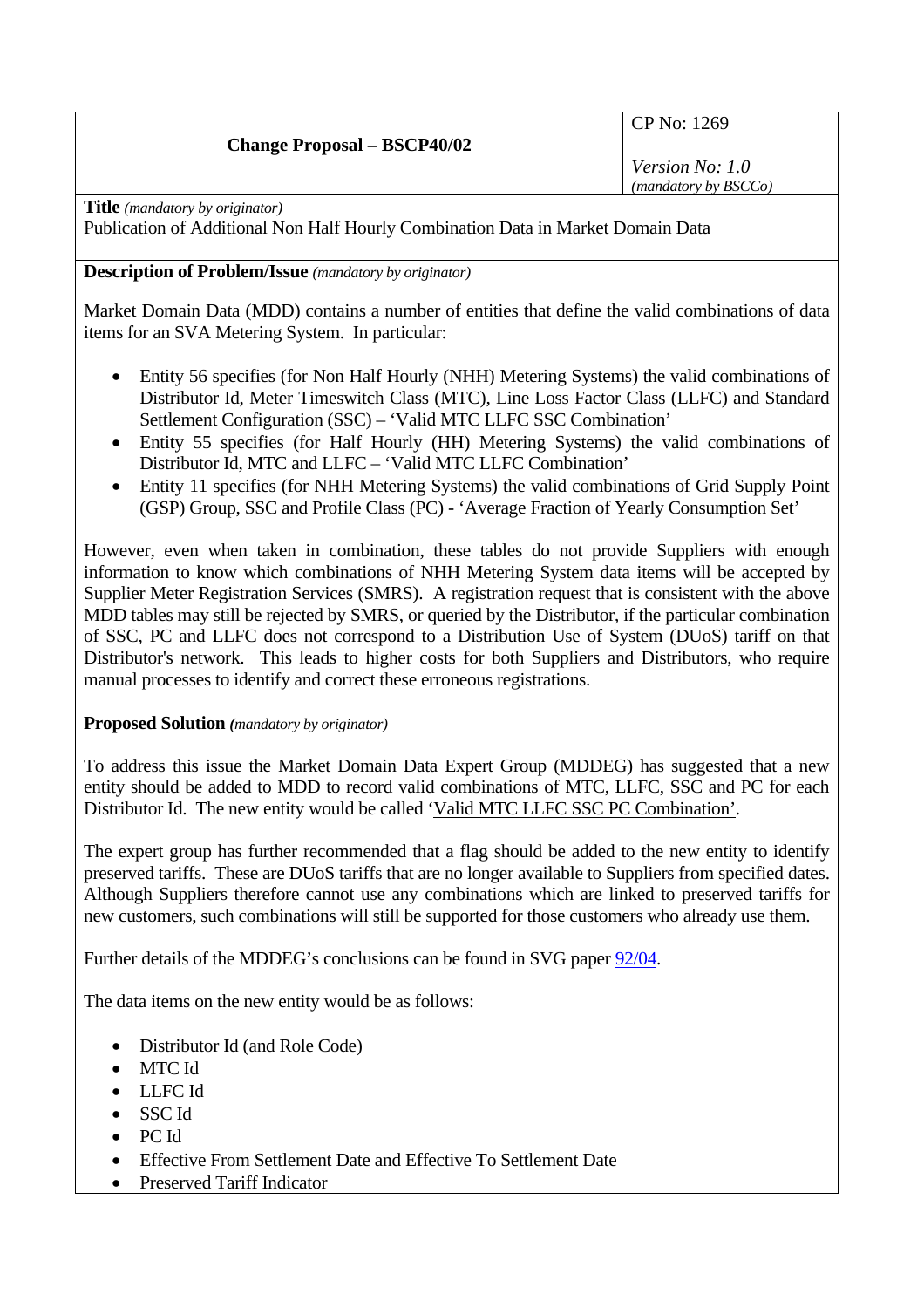• Effective From Settlement Dates of relevant parent entities.

The new entity would be added into the automated D0269 'Market Domain Data Complete Set' and D0270 'Market Domain Data Incremental Set' MDD flows for use by participant systems. The MDD Management (MDDM) database would be enhanced to store the new data, and to publish it on a new version (004) of the D0269 and D0270.

There are currently two active versions of these flows, 002 and 003. Because Master Registration Agreement (MRA) governance does not generally support more than two versions of a data flow, version 003 would be decommissioned, with a resultant impact on participant (including Supplier Agent) systems and processes that use version 003.

ELEXON believes that decommissioning version 003, rather than version 002, of the D0269 and D0270 will minimise the impact of the flow changes. This is because:

- The NHH Data Collector (NHHDA) and Supplier Volume Allocation Agent (SVAA) systems use version 002 of the D0269, so will not be impacted if this version is retained; and
- The participants who still use version 002 of the D0269 and D0270 are likely to be those for whom upgrading flow versions is more problematic, while those who have previously upgraded to version 003 may have less difficulty in upgrading to version 004.

Participants are invited to comment on the efficiency and appropriateness of this approach.

## **Justification for Change** *(mandatory by originator)*

Currently there is no single, reliable source of information for Suppliers on which combinations of Metering System attributes are valid. They must either obtain this information from various sources (e.g. Distributors' DUoS statements), or run the risk of registrations being rejected. Either option involves unnecessary expense and inconvenience for Suppliers (and potentially also inconvenience for customers, if errors in registration data lead to problems with billing).

Publishing the proposed data in MDD will provide Suppliers with a single, up-to-date source of valid combination data for use in their registration processes. This will make the process of registering Metering Systems in SMRS more efficient, facilitating the smooth operation of the retail market and competition in supply.

**To which section of the Code does the CP relate, and does the CP facilitate the current provisions of the Code?** *(mandatory by originator)* 

CP1269 will facilitate Section 5.1 of Annex S-2 'Supplier Volume Allocation Rules'.

**Estimated Implementation Costs** *(mandatory by BSCCo)* 

BSC Agent implementation cost: £73,775

ELEXON implementation cost: 57 man days of effort (equating to £12,540)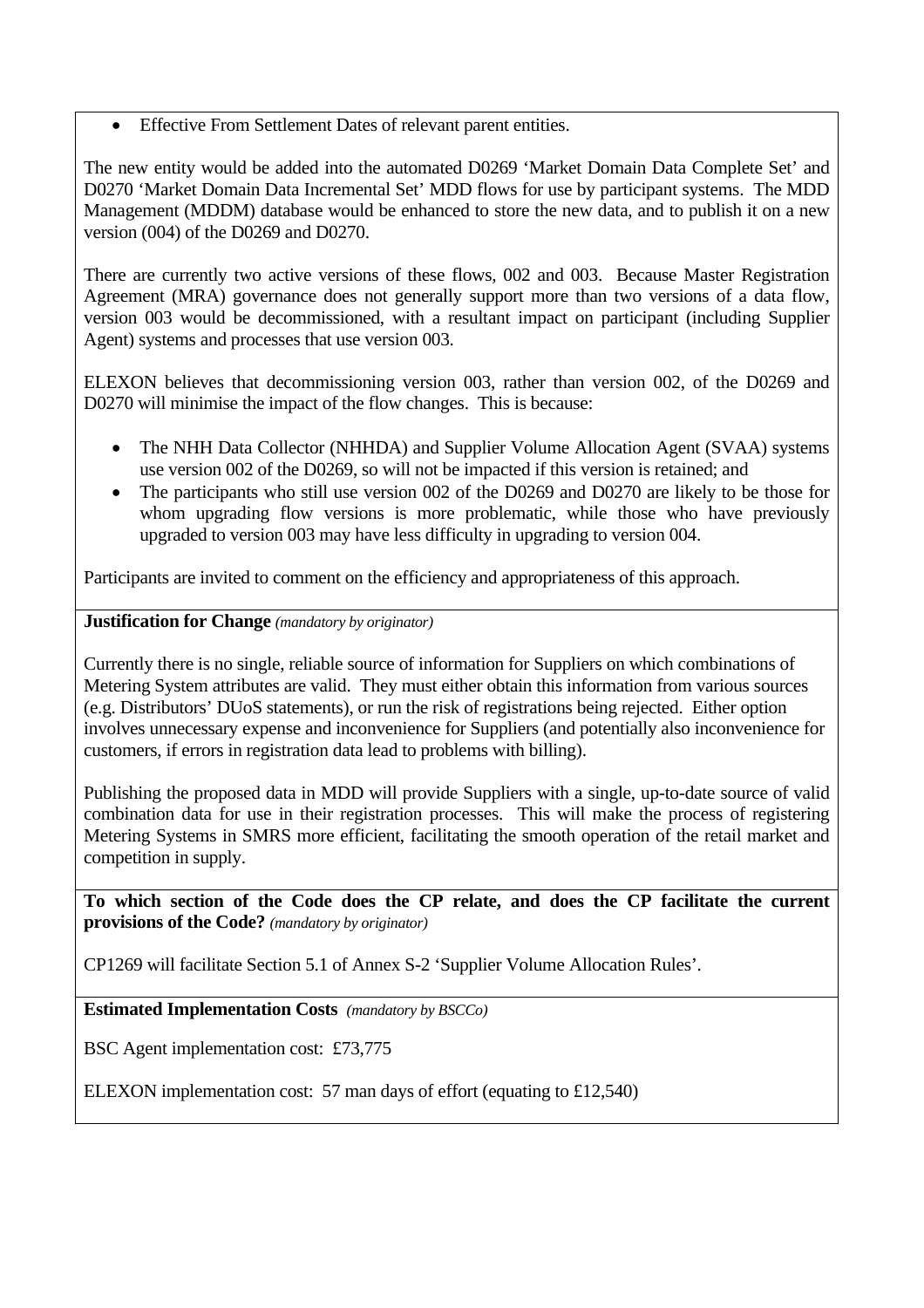## **Configurable Items Affected by Proposed Solution(s)** *(mandatory by originator)*

BSCP509 'Changes to Market Domain Data' (proposed redlining is provided as Attachment A) BSCP509 Appendix 'MDD Entity Change Request Forms' (proposed redlining is provided as Attachment B)

SVA Data Catalogue Volumes 1 and 2 (proposed redlining is provided as Attachment C)

#### **Impact on Core Industry Documents or System Operator-Transmission Owner Code** *(mandatory by originator)*

A change would also be required to the MRA Data Transfer Catalogue (DTC). A draft DTC CP and associated DTC redlining are provided for information as Attachments D and E.

ELEXON intends to formally raise the DTC change following consideration of the industry impact assessment responses to CP1269. Participants are therefore invited to comment on the proposed DTC redlining as part of the CP impact assessment.

The DTC change would be implemented in parallel with CP1269.

# **Related Changes and/or Projects** *(mandatory by BSCCo)*

CP1270 'Improvements to the Market Domain Data Process' CP1271 'Align Market Domain Data Approval Timetable to SVG meetings'

**Requested Implementation Date** *(mandatory by originator)*  November 2009 Release

#### **Reason:**

Next available Release for a system change.

**Version History** *(mandatory by BSCCo)* 

DCP0034 was raised on 1 October 2008 following SVG92, and issued for industry impact assessment on 3 October 2008. DCP0034 presented two options: an automated solution (as described above) and a manual solution.

Of the 15 respondents, 5 supported the automated solution, 6 supported the manual solution and 4 offered no preference. ELEXON believes the automated solution to be the more robust option and hence is progressing with this approach. However, the retention of version 002 of the D0269 and D0270 is intended to minimise the impact of the automated option on participants as described above.

CP1269 was raised and issued for industry impact assessment on 9 January 2009.